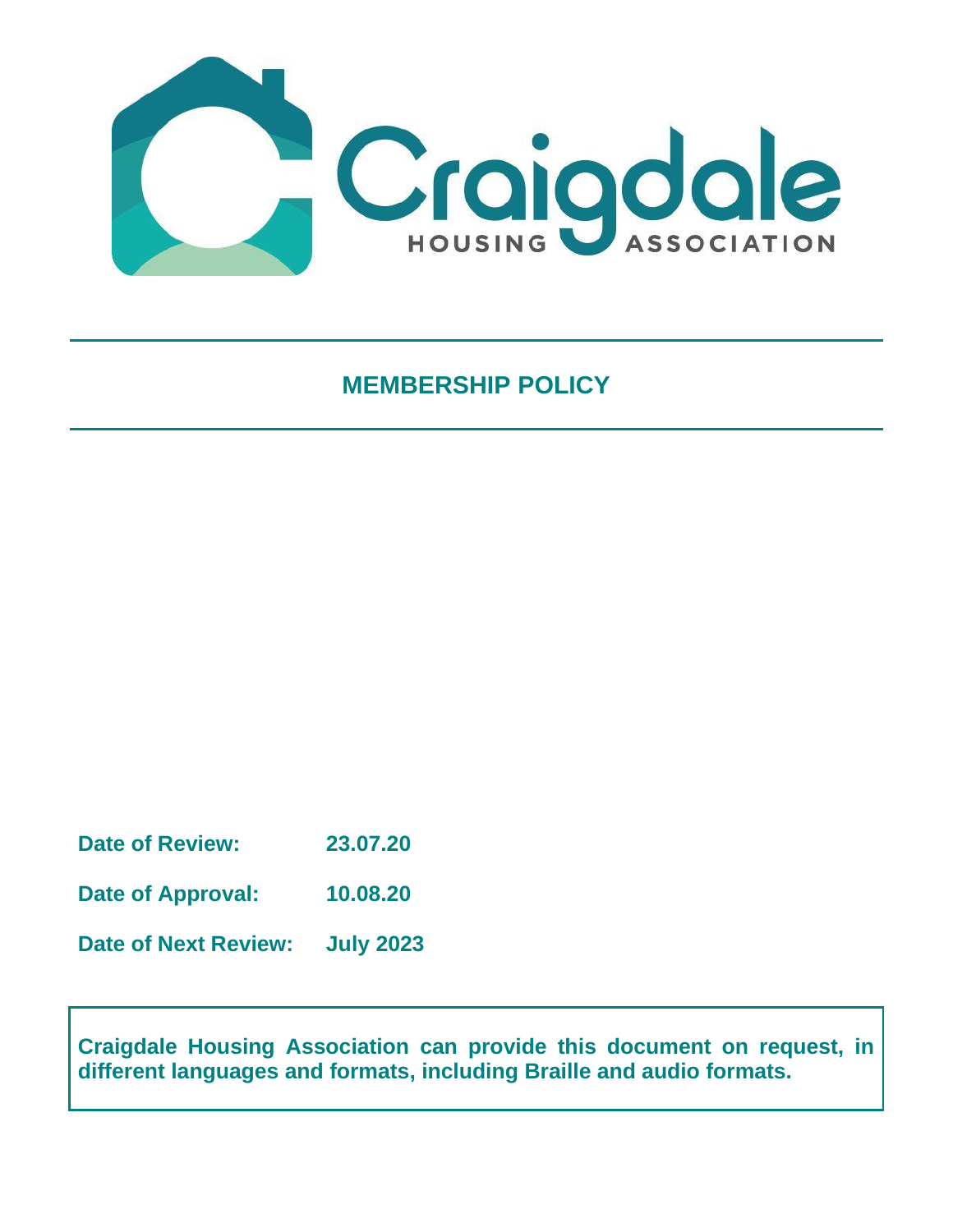# **CONTENTS**

- **SECTION 1 INTRODUCTION**
- **SECTION 2 REGULATION AND BEST PRACTICE**
- **SECTION 3 MEMBERSHIP PROMOTION**
- **SECTION 4 MEMBERSHIP APPLICATION PROCESS**
- **SECTION 5 MEMBER'S ENTITLEMENTS**
- **SECTION 6 TERMINATION OF MEMBERSHIP**
- **SECTION 7 WHAT TO DO IF YOU WISH TO COMPLAIN ABOUT OUR APPROACH TO MEMBERSHIP**
- **SECTION 8 EQUAL OPPORTUNITES**
- **SECTION 9 REVIEW CYCLE**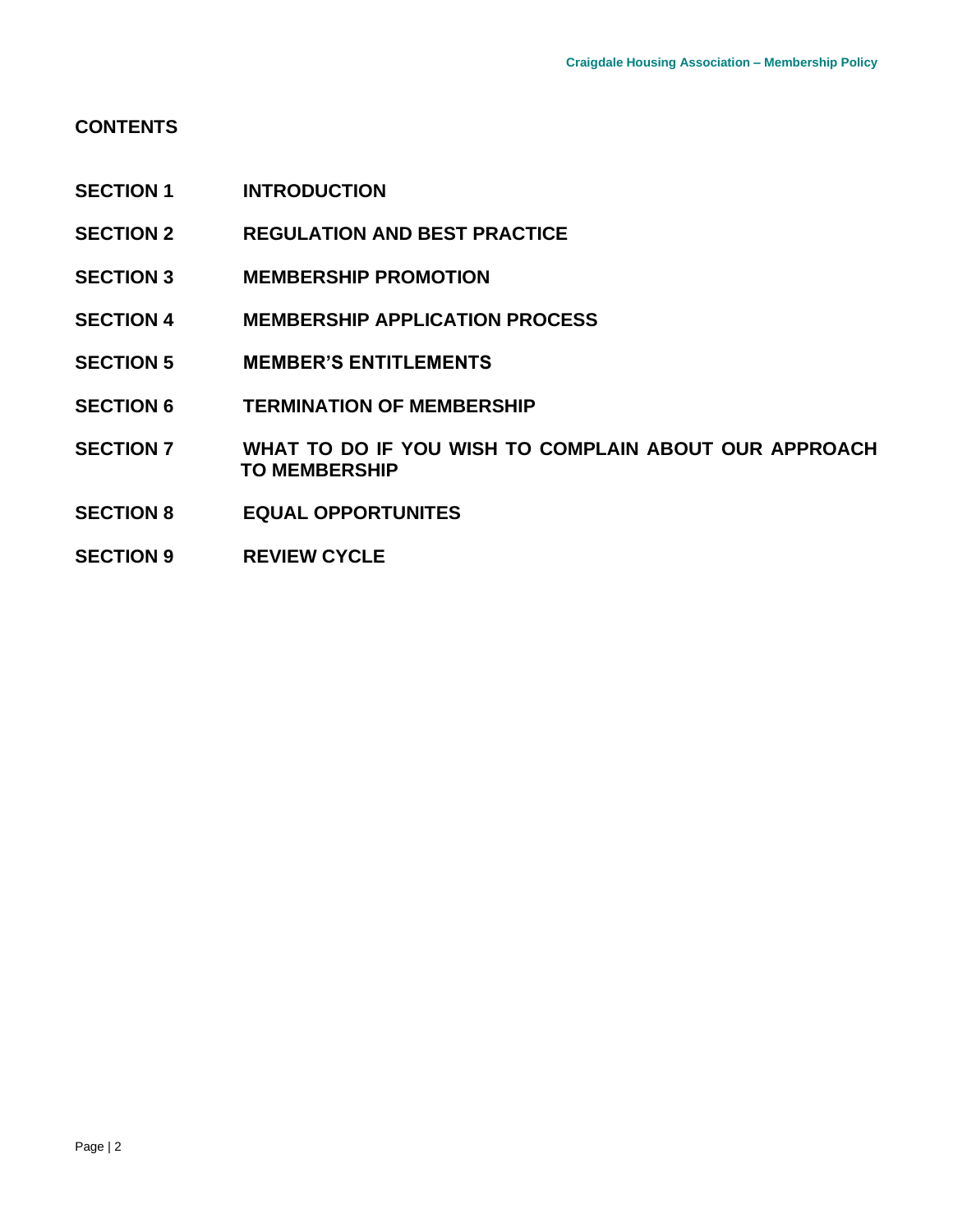### **1.0 INTRODUCTION**

- 1.1 Craigdale Housing Association (the Association) is a membership organisation and aims to attract people from the groups and communities it serves to become members of the Association.
- 1.2 The Association is a registered social landlord with charitable status and is a not for profit organisation. The Association aims to reflect the communities it serves and welcomes membership applications from tenants and service users of the Association, other persons who support the objects of the Association and members of the local community.
- 1.3 Members of the Association are those people who hold a Share Certificate in the Association, and whose names are entered into the Register of Members. It is a requirement of membership that members are supportive of the aims and objectives of the Association.

#### **2.0 REGULATION & BEST PRACTICE**

2.1 Section 6 of the Association's Rules details the approved approach to managing membership of the Association. Reference should be made to the Rules when reading this Policy. In developing this policy, consideration has been given to sector best practice.

#### **3.0 MEMBERSHIP PROMOTION**

- 3.1 The Association will promote membership by circulating information on membership to tenants, owners, sharing owners and local residents. Information on membership will be shared through local newspapers, contact with tenants and applicants, leaflets, newsletters and the Association's website.
- 3.2 Information on membership will be provided at the "sign up" interview for new tenants.

#### **4.0 MEMBERSHIP APPLICATION PROCESS**

- 4.1 A completed membership form with a fee of £1.00 should be submitted to the Association. Membership forms are available at the Association's office and can be downloaded from our website. Applicants must be 16 years of age or over. The application will be considered by the Board as soon as reasonably practicable after its receipt by the Association.
- 4.2 The Board has the absolute discretion to accept or reject an application for membership and the following shall constitute grounds of refusal of an application for membership:
	- Where membership would be contrary to the Rules or policies of the Association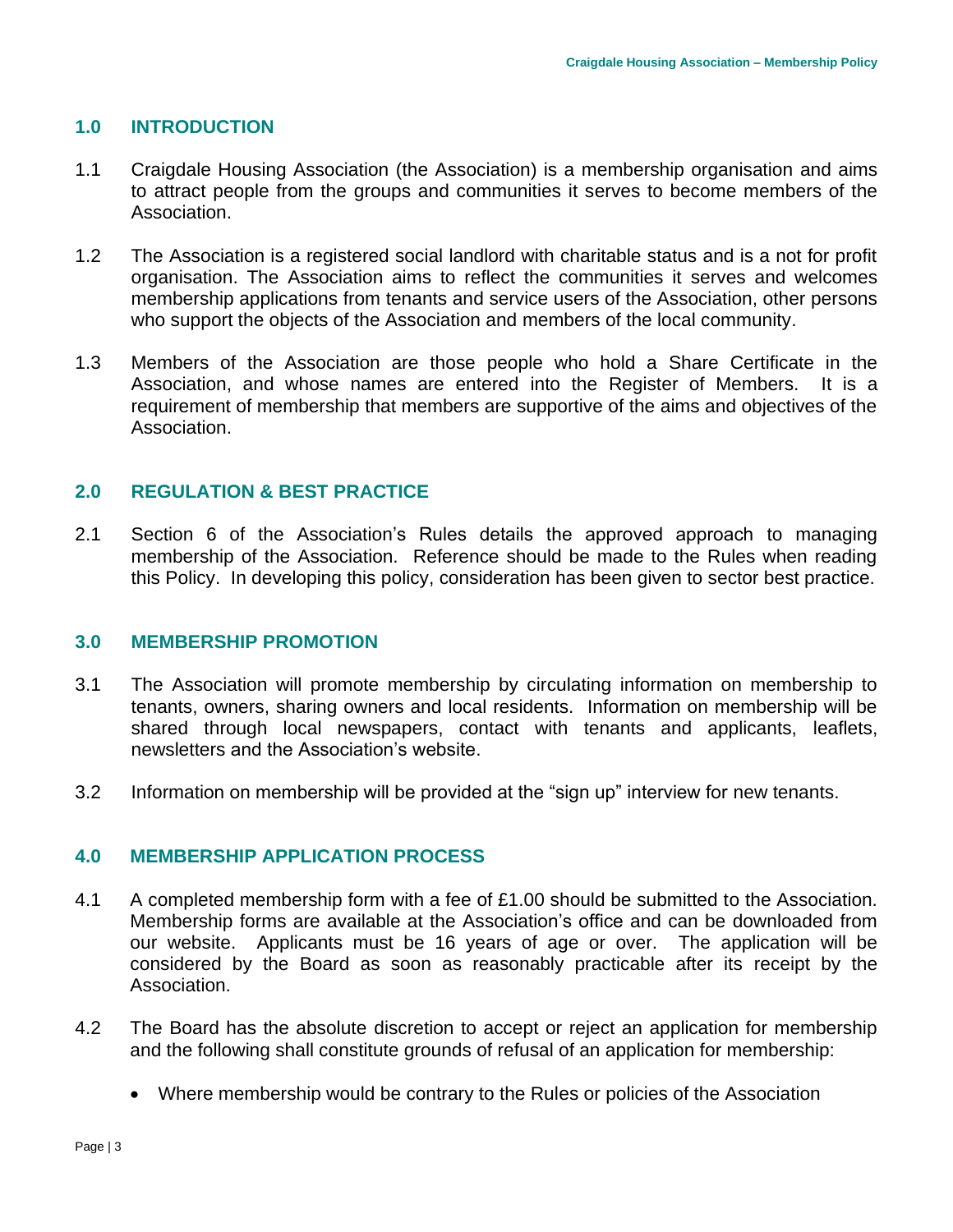- Where a conflict of interest may exist which, even allowing for the disclosure of such an interest, may adversely affect the work of the Association; and/or
- Where the Board considers that accepting the application would not be in the best interests of the Association.
- 4.3 Once an application is approved, membership is effective immediately. The members name and other necessary particulars will be included in the Register of Members within seven working days. A Share Certificate and the Rules of the Association will then be issued to the member.

# **5.0 MEMBER'S ENTITLEMENTS**

- 5.1 Members will be:
	- Entitled to attend and vote at Annual and Special General meetings
	- Able to stand for election to the Board (if aged 18 or over, per 37.3 of the Rules)
	- Receive a copy of the Association's annual report and accounts.

#### **6.0 TERMINATION OF MEMBERSHIP**

- 6.1 Membership will cease when a member:
	- Resigns by giving written notice to the Secretary
	- Is expelled in accordance with the Rules
	- Changes their home address but does not notify the Association of their new address within three months, unless the new address is also a property of the Association.
	- If you miss five annual general meetings in a row by not attending or submitting apologies, exercised a postal vote or appointed a representative to attend and vote on your behalf by proxy.
- 6.2 The £1.00 membership fee is not refundable on termination of membership.
- 6.3 If a member becomes an employee of the Association, their membership will be suspended for the duration of their employment.